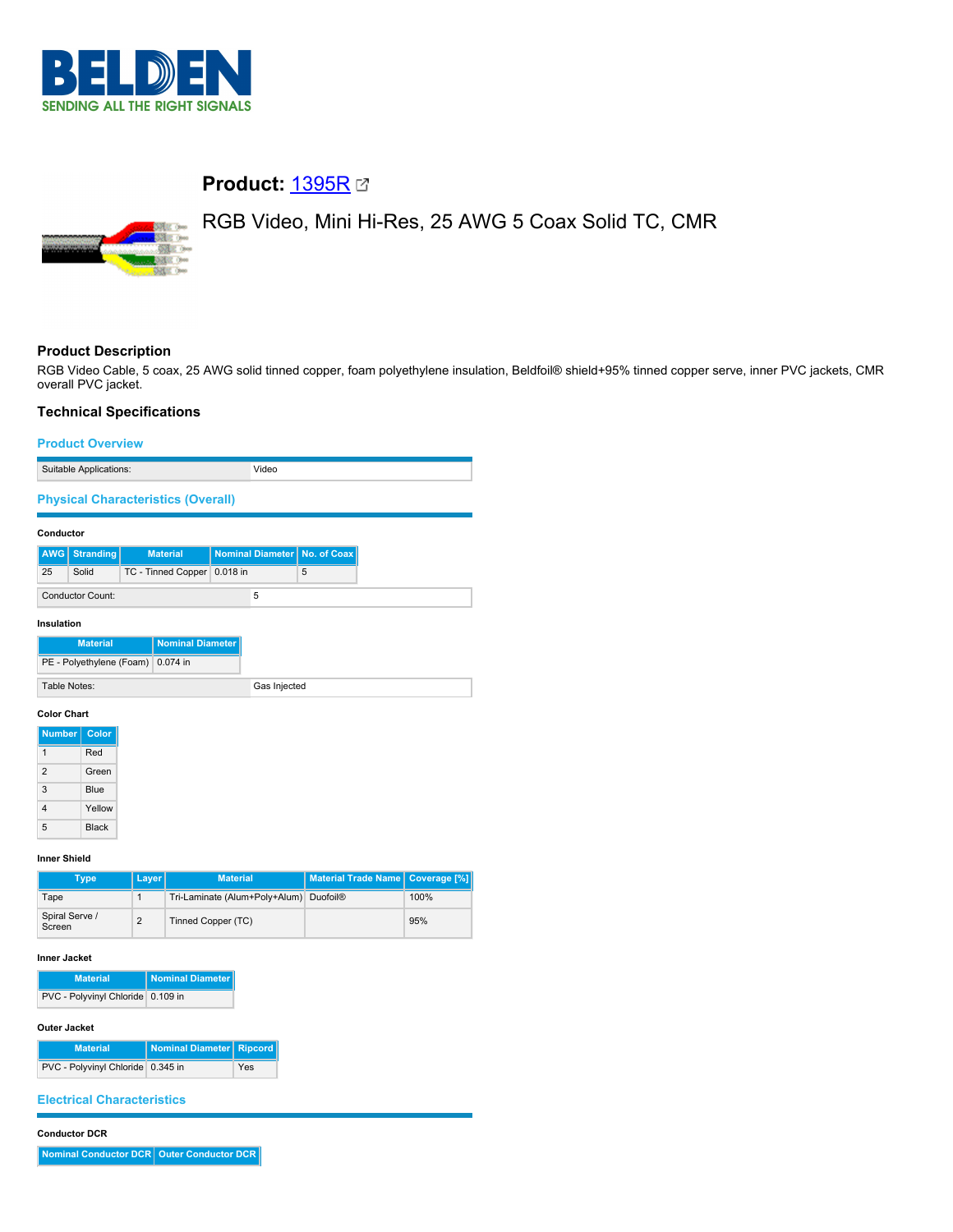34 Ohm/1000ft 5.4 Ohm/1000ft

# **Capacitance**

| Nom. Capacitance Conductor to Shield |
|--------------------------------------|
| 17 pF/ft                             |

#### **Impedance**

**Nominal Characteristic Impedance**  $75$  Ohm

# **Return Loss (RL)**

|           | Frequency [MHz] Minimum Return (RL) |
|-----------|-------------------------------------|
| 5-850 MHz | 15dB                                |

#### **High Frequency (Nominal/Typical)**

|                   | <b>Frequency [MHz] Nom. Insertion Loss</b> |
|-------------------|--------------------------------------------|
| 1 MHz             | $0.52$ dB/100ft                            |
| 5 MH <sub>7</sub> | 1.17 dB/100ft                              |
| 50 MHz            | 3.7 dB/100ft                               |
| 100 MHz           | 4.9 dB/100ft                               |
| 200 MHz           | 6.7 dB/100ft                               |
| 400 MHz           | 9.5 dB/100ft                               |
| 750 MHz           | 13.4 dB/100ft                              |
| 900 MHz           | 15 dB/100ft                                |
| 1000 MHz          | 15.8 dB/100ft                              |
| 3000 MHz          | 31.2 dB/100ft                              |

# **Delay**

|              | Nominal Delay   Nominal Velocity of Propagation (VP) [%] |
|--------------|----------------------------------------------------------|
| $1.22$ ns/ft | 83%                                                      |

#### **Voltage**

| I UL Voltage Rating I             |                                           |
|-----------------------------------|-------------------------------------------|
| 300 V RMS                         |                                           |
| Electrical Characteristics Notes: | Return Loss: Fixed bridge and termination |

# **Temperature Range**

| Non-UL Temp Rating:          | $75^{\circ}$ C                       |
|------------------------------|--------------------------------------|
| UL Temp Rating:              | $60^{\circ}$ C                       |
| <b>Operating Temp Range:</b> | -30 $^{\circ}$ C To +75 $^{\circ}$ C |

# **Mechanical Characteristics**

| <b>Bulk Cable Weight:</b>    | 44 lbs/1000ft     |
|------------------------------|-------------------|
| Max. Pull Tension:           | $61$ lbs          |
| Min Bend Radius (Overall):   | 3.5 <sub>in</sub> |
| Min Bend Radius (Each Coax): | $1.1$ in          |

#### **Standards**

| NEC/(UL) Compliance:  | <b>CMR</b>       |
|-----------------------|------------------|
| CEC/C(UL) Compliance: | <b>CMR</b>       |
| RG Type:              | Sub-miniature 59 |

# **Applicable Environmental and Other Programs**

| <b>Environmental Space:</b>                      | Indoor - Riser                |
|--------------------------------------------------|-------------------------------|
| EU Directive 2000/53/EC (ELV):                   | Yes                           |
| EU Directive 2003/11/EC (BFR):                   | Yes                           |
| EU Directive 2011/65/EU (RoHS 2):                | Yes                           |
| EU Directive 2012/19/EU (WEEE):                  | Yes                           |
| EU Directive 2015/863/EU (RoHS 2 amendment): Yes |                               |
| EU Directive Compliance:                         | EU Directive 2003/11/EC (BFR) |
| EU CE Mark:                                      | No                            |